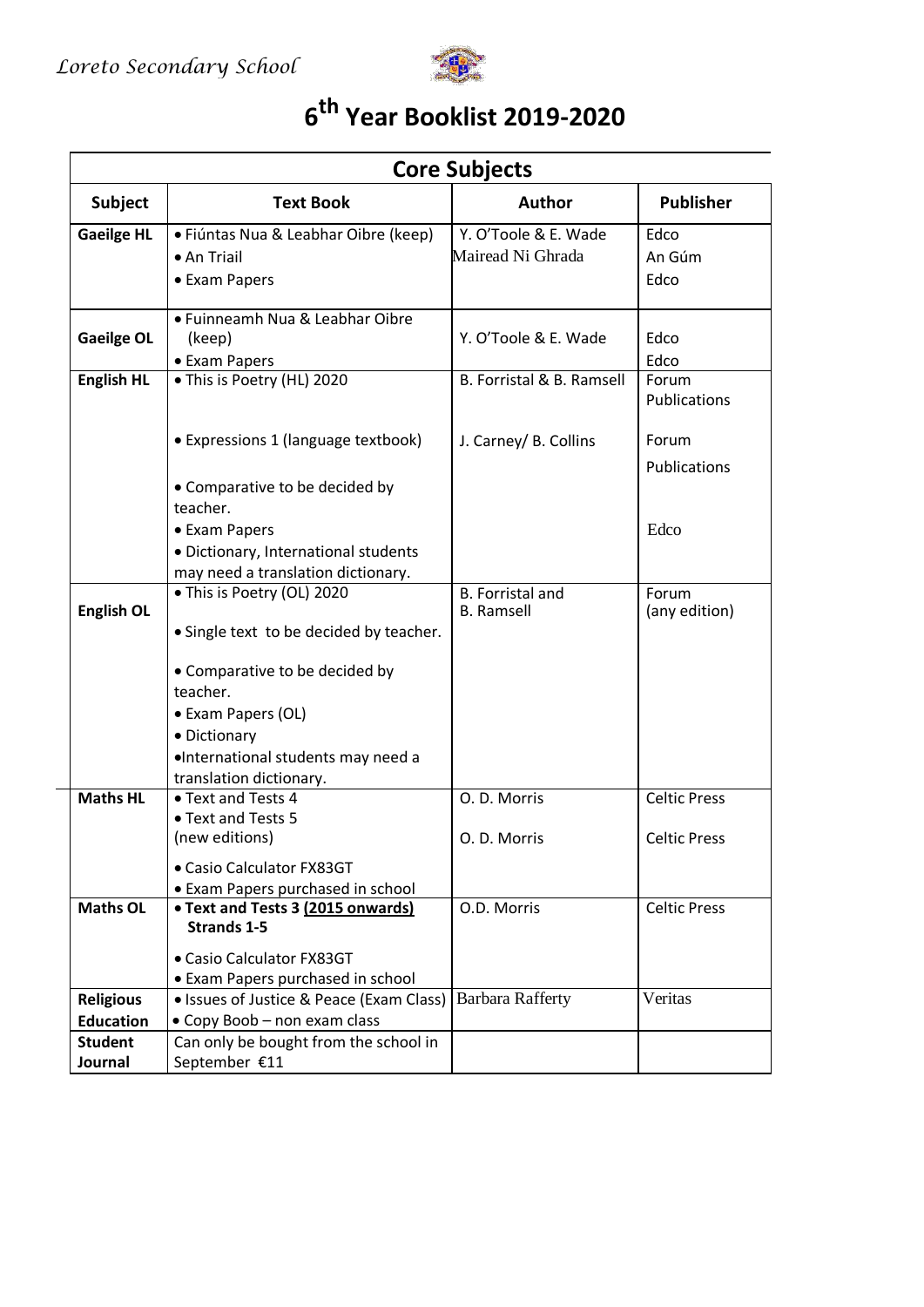

| Languages: French or Spanish |                                                                |                    |                  |  |  |  |
|------------------------------|----------------------------------------------------------------|--------------------|------------------|--|--|--|
| Subject                      | <b>Text Book</b>                                               | <b>Author</b>      | <b>Publisher</b> |  |  |  |
| French                       | Tout va bien (2 <sup>nd</sup> edition)<br>$\bullet$            | D. Murphy          | Folens           |  |  |  |
| HL/OL                        | Exam Papers<br>٠                                               |                    | Edco             |  |  |  |
| Spanish<br>HL/OL             | • Espanol En Acción                                            | E. Higgins         | Folens           |  |  |  |
|                              | El Espanol Bien Hablado (2 <sup>nd</sup> Edition)<br>$\bullet$ | <b>B.</b> Cosgrave | <b>Folens</b>    |  |  |  |
|                              | <b>Exam Papers</b><br>$\bullet$                                |                    | Any Publisher    |  |  |  |
|                              | Hard Back Copy A4 or A5, soft back copy<br>$\bullet$           |                    |                  |  |  |  |

| <b>Option Subjects: Students study THREE of the following</b> |                                                                                                                                                                                                                                                                                                                                                                                      |                                                      |                                                                                                                   |  |  |
|---------------------------------------------------------------|--------------------------------------------------------------------------------------------------------------------------------------------------------------------------------------------------------------------------------------------------------------------------------------------------------------------------------------------------------------------------------------|------------------------------------------------------|-------------------------------------------------------------------------------------------------------------------|--|--|
| <b>Subject</b>                                                | <b>Text Book</b>                                                                                                                                                                                                                                                                                                                                                                     | <b>Author</b>                                        | <b>Publisher</b>                                                                                                  |  |  |
| <b>Accounting</b><br>(HL & OL)                                | Accounting for Senior Cycle (3rd Edition)<br>$\bullet$                                                                                                                                                                                                                                                                                                                               | C Tyrrell & D Kielthy                                | Edco                                                                                                              |  |  |
| <b>Agricultural</b><br><b>Science</b><br>HL/OL                | Breaking Ground (2 <sup>nd</sup> Edition)                                                                                                                                                                                                                                                                                                                                            | C. Cronin & S Tiernan Edco                           |                                                                                                                   |  |  |
| Art                                                           | A3 Handbook or Refill Pad for Art History<br>$\bullet$<br>A3 Ring binder Pad<br>A2 Portfolio case for Art<br>40g Glue Stick, 2 Paint Brushes,<br>Calligraphy Set, Water Colour Pencils,<br>Water Colour Paints, Poster Paints, Acrylic<br>Paints, 2B and 4B pencils, 30cm ruler,<br>scissors.<br>• Art History books can be borrowed from<br>the Art Room, must be replaced if lost. |                                                      | Students can purchase The<br><b>Art Portfolio Pack from</b><br>Donegal Stationery at a<br>reduced price of €30.00 |  |  |
| <b>Biology</b><br><b>HL/OL</b>                                | Leaving Certificate Biology (2 <sup>nd</sup> Edition)<br>$\bullet$<br>(available second hand)<br>$\bullet$                                                                                                                                                                                                                                                                           | M. O'Callaghan                                       | Edco                                                                                                              |  |  |
| <b>Business</b><br>(HL & OL)                                  | • 21st Century Business - (Revised Edition)<br>& Workbook<br>• Exam Papers                                                                                                                                                                                                                                                                                                           | W. Murphy                                            | C.J Fallon<br>Any Publisher                                                                                       |  |  |
| Chemistry<br>(HL & OL)                                        | Understanding Chemistry (2 <sup>nd</sup> edition)<br>$\bullet$<br>Leaving Certificate Experiment Book                                                                                                                                                                                                                                                                                | J. McCarthy<br>J. McCarthy                           | Edco<br>Edco                                                                                                      |  |  |
| <b>Economics</b><br>(HL & OL)                                 | Leaving Cert Economics & Workbook<br>(3 <sup>rd</sup> Editon)                                                                                                                                                                                                                                                                                                                        | D. O'Grady                                           | Folens                                                                                                            |  |  |
| Geography<br>(HL & OL)                                        | Earth- Elective 5 (Patterns and Processes in<br>$\bullet$<br>the Human Environment)<br>Exam papers will be ordered in school in<br>September                                                                                                                                                                                                                                         | M. Organ                                             | Educate.ie                                                                                                        |  |  |
| <b>History</b><br>(HL & OL)                                   | Politics & Society in Northern Ireland<br>$\bullet$<br>• Case studies: The United States &<br>The World 1945-1989                                                                                                                                                                                                                                                                    | F.T. Holohan<br>Stephen Tonge &<br>Maire de Buitleir | Folens<br>Edco                                                                                                    |  |  |
| Home<br><b>Economics</b><br>(HL & OL)                         | Modern Home Economics Text Book &<br>$\bullet$<br>Workbook<br><b>Exam Papers</b><br>$\bullet$                                                                                                                                                                                                                                                                                        | Una Shelly                                           | <b>Gill Education</b><br>Any Publisher                                                                            |  |  |